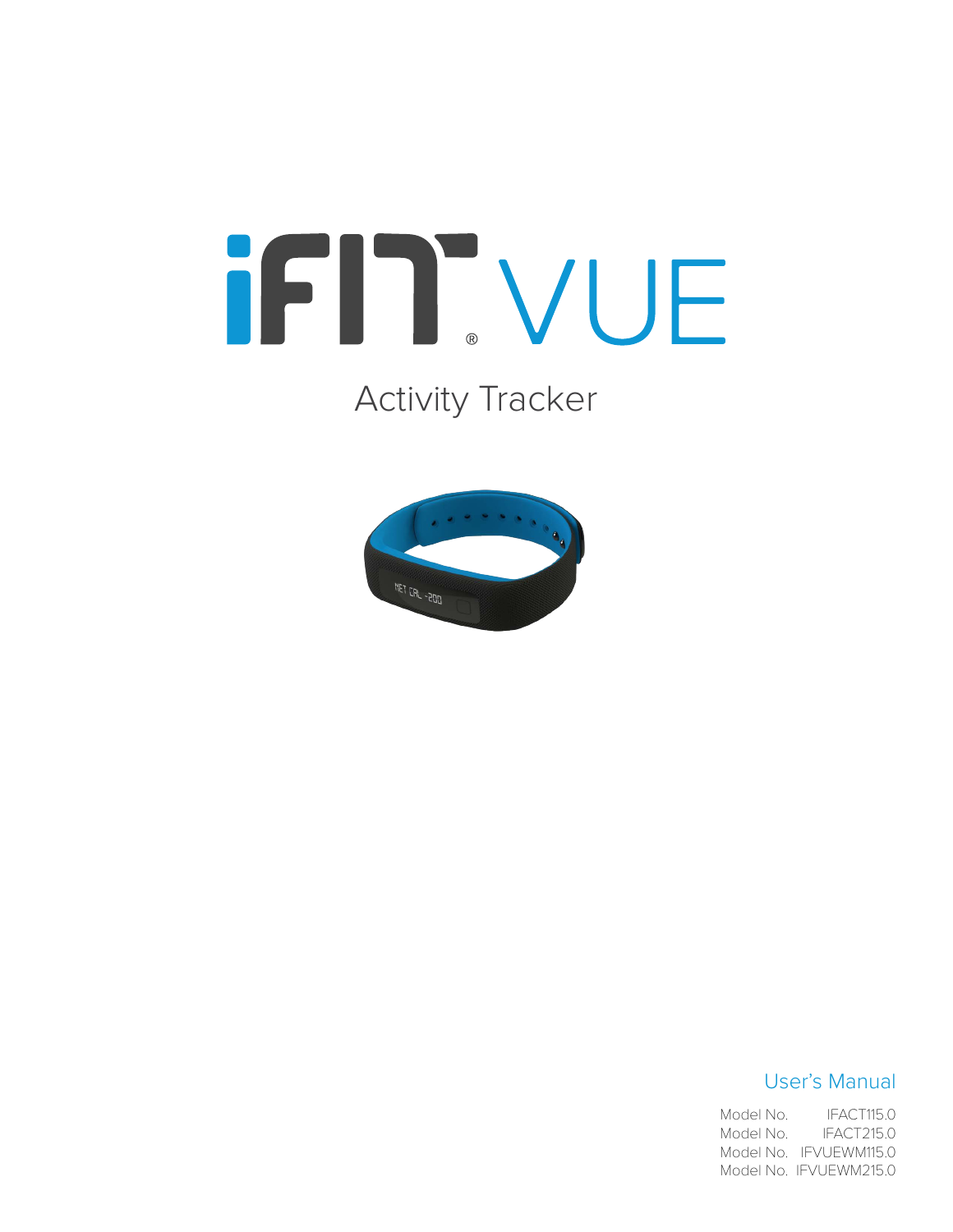## Table of Contents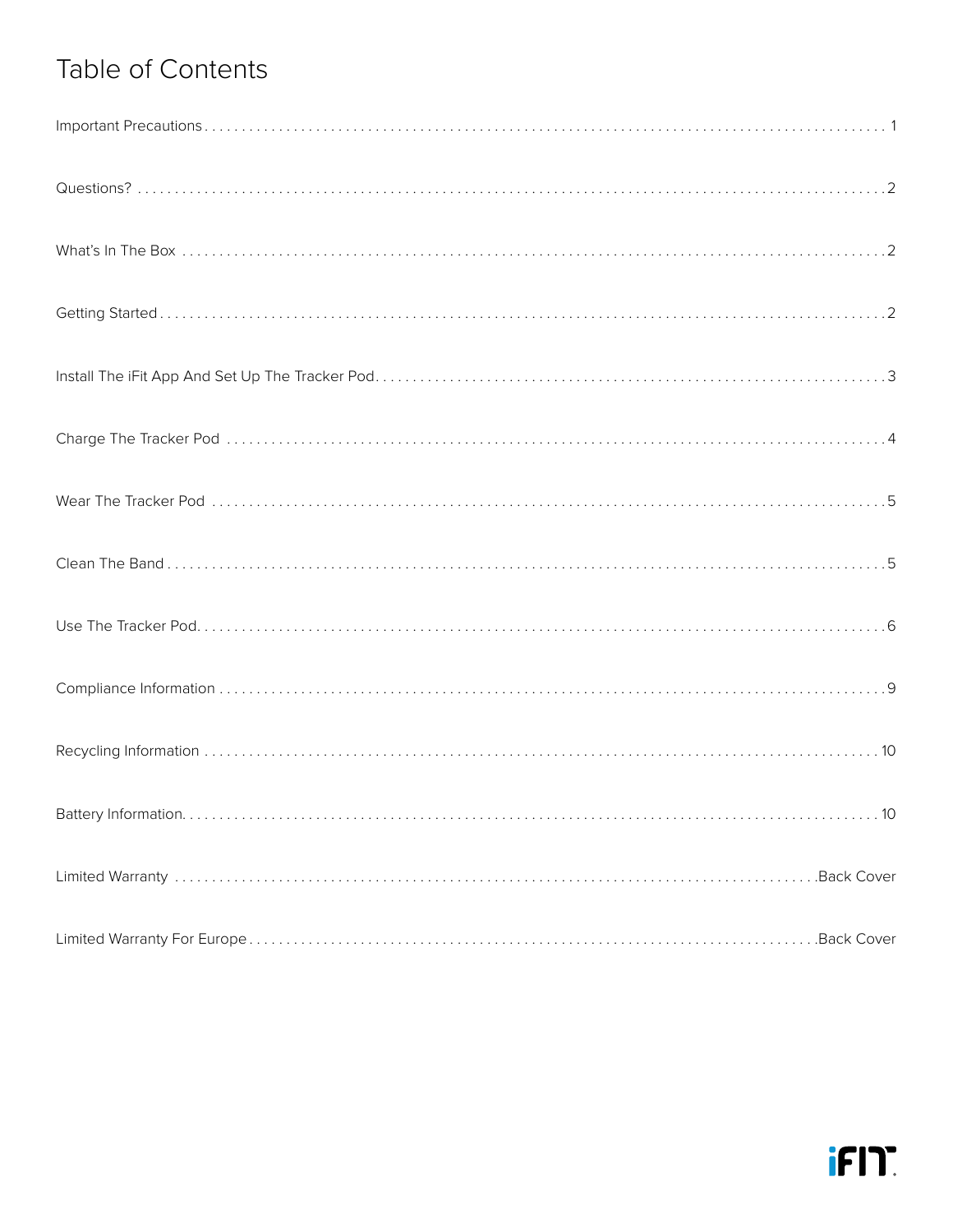<span id="page-2-0"></span> **WARNING: To reduce the risk of serious injury, read all important precautions and instructions in this manual before using this product. ICON assumes no responsibility for personal injury or property damage sustained by or through the use of this product.**

- **1. It is the responsibility of the owner to ensure that all users of this product are informed of all precautions.**
- **2. Before beginning any exercise program, consult your physician. This is especially important for persons over age 35 or persons with pre-existing health problems.**
- **3. Use this product only as described in this manual.**
- **4. Keep this product away from children under age 12 and pets at all times.**
- **5. Use only the included charger with a certified computer, powered hub, or power supply to charge the battery in the tracker pod.**
- **6. Do not attempt to open or disassemble the tracker pod; the battery is not replaceable or serviceable.**
- **7. Do not use this product in a sauna or a steam room or while showering or swimming; do not submerge this product; and do not place this product in a washing machine or clothes dryer.**
- **8. If you experience any skin irritation while using this product, see [WEAR THE TRACKER POD](#page-6-1) on [page 5](#page-6-1).**
- **9. Over exercising may result in serious injury or death. If you feel faint, if you become short of breath, or if you experience pain while exercising, stop immediately and cool down.**
- **10. Do not use abrasive cleaners to clean this product.**
- **11. Do not expose the tracker pod to extremely high or low temperatures, to direct sunlight for an extended period of time, or to open flames.**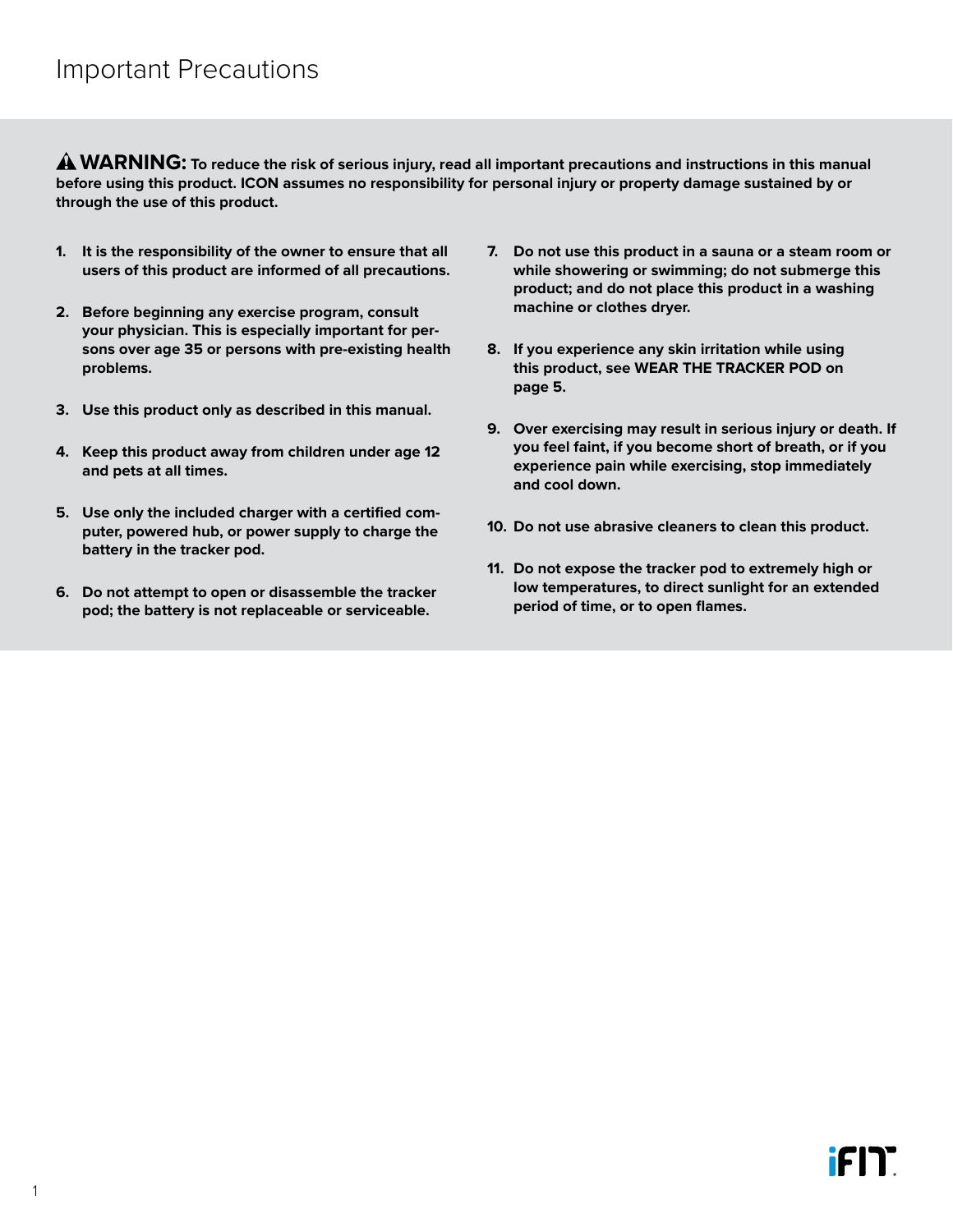## <span id="page-3-0"></span>**iFIT** VUE

## Questions?

If you have questions after following the instructions in this manual, **PLEASE DO NOT CONTACT THE STORE. Please visit our Customer Care website at <support.iFit.com> or send e-mail to [support@iFit.com.](mailto:support@iFit.com)**

## What's In The Box



**Tracker Pod, S/M Band, L/XL Band, Charger**

## Getting Started

1. Install the iFit app on your iOS® or Android™ device and set up the tracker pod.

 Use the iFit app to set up an iFit account, pair and set up the tracker pod, customize settings for the tracker pod, set goals, and enter and track information. See [INSTALL THE IFIT APP AND SET UP THE TRACKER POD](#page-4-1) on [page 3](#page-4-1).

2. Learn how to charge the tracker pod.

Charge the tracker pod with the included charger. See [CHARGE THE TRACKER POD](#page-5-1) on [page 4.](#page-5-1)

#### 3. Learn how to wear the tracker pod.

Wear the tracker pod in the included band or carry it independently. See [WEAR THE TRACKER POD](#page-6-1) on [page 5](#page-6-1).

#### 4. Learn how to use the tracker pod.

 Use the tracker pod to track and sync calorie information, steps, distance, sleep, and exercise activity to the iFit app. See [USE THE TRACKER POD](#page-7-1) [page 6](#page-7-1).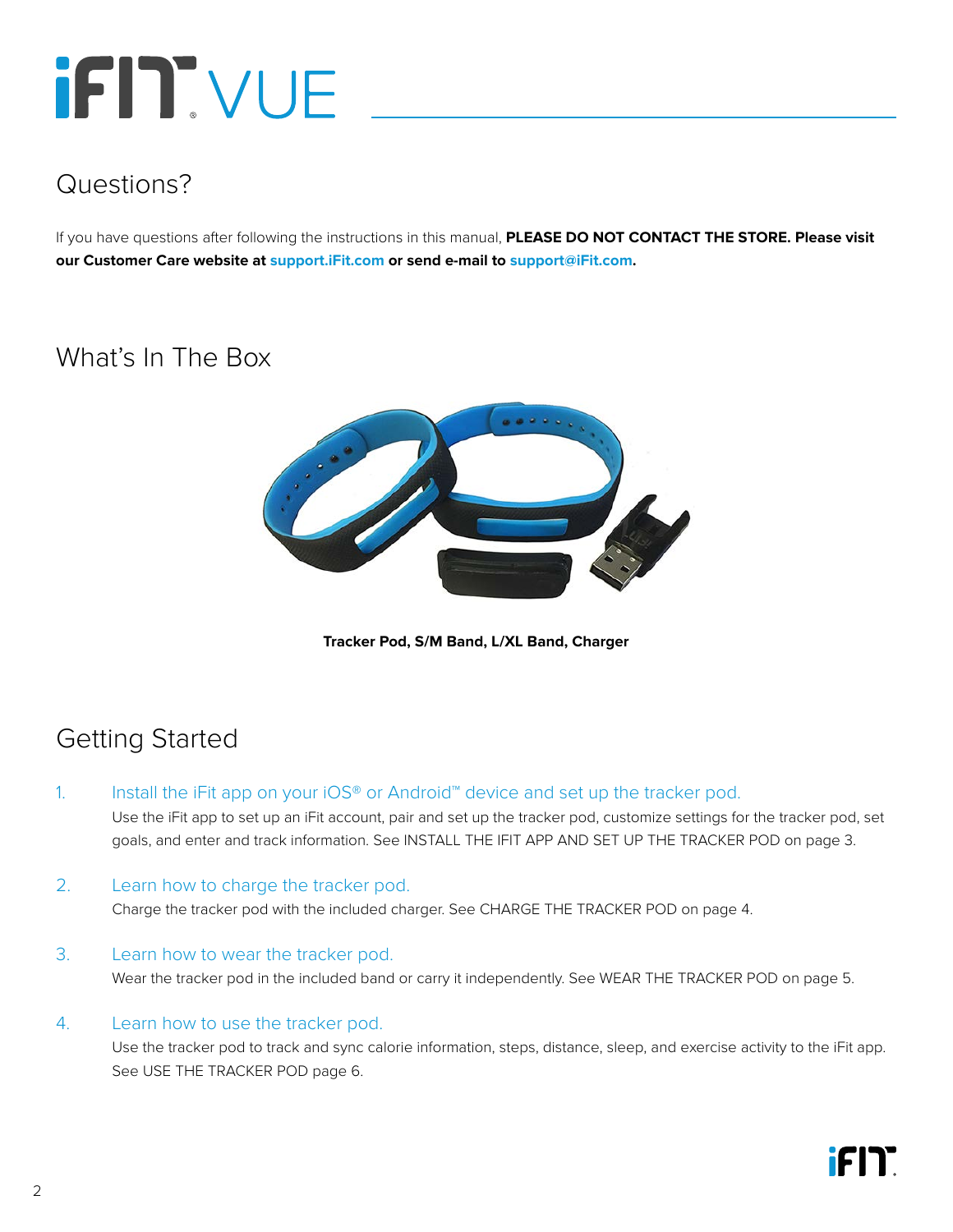## <span id="page-4-1"></span><span id="page-4-0"></span>Install The iFit App And Set Up The Tracker Pod

#### Install the iFit App

Pair, set up, and sync the tracker pod with your **iOS device (iPhone® 4s and later)** or your **Android device (Android 4.3 and later)** that supports BLUETOOTH® 4.0 wireless technology.

On your iOS or Android device, open the App Store℠ or the Google Play™ store, search for the free iFit app, and then install the app on your device. **Make sure that the BLUETOOTH option is enabled on your device.**

#### Activate the Tracker Pod

The first time you use the tracker pod, it may be necessary to activate it. To do this, touch the button on the tracker pod once. If an instructional message appears in the display, touch and hold the button for 3 seconds until the time/date display appears. (See EXIT SHIPMENT MODE on page 7.)

#### Pair, Set Up, and Sync the Tracker Pod

Open the iFit app and follow the instructions to set up an iFit account and pair the tracker pod to the iFit app on your device.

As part of the pairing process, touch the button on the tracker pod repeatedly until the time/date display appears, and then touch and hold the button for 5 seconds until the word PAIR and an identification number appear in the display (see PAIR THE TRACKER POD on page 7). Then, in the iFit app, select the tracker pod from the list of discoverable devices.

If the pairing is successful, the word SUCCESS will appear in the tracker pod display. After it is paired, the tracker pod will sync automatically whenever the iFit app is open and the BLUETOOTH option is enabled on your device. You can also sync the tracker pod manually in the iFit app.

Follow the instructions in the iFit app to customize settings for the tracker pod, enter and track information, and set goals. **Make sure to customize the settings and check the calibration of the tracker pod.**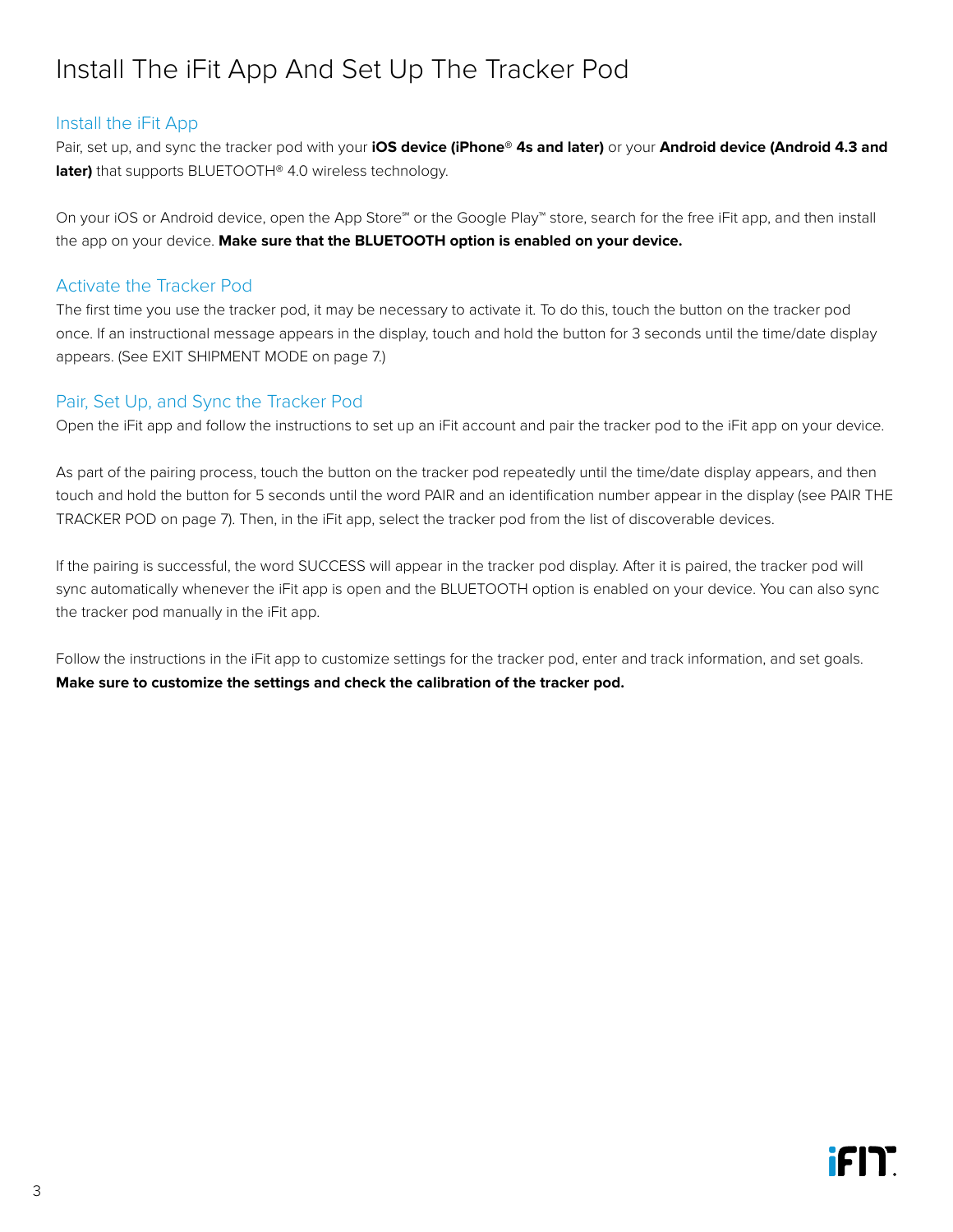## <span id="page-5-1"></span><span id="page-5-0"></span>Charge The Tracker Pod

#### Battery Life

The tracker pod contains a rechargeable lithium battery. With normal use, a fully charged tracker pod will run for approximately 5 to 7 days before needing a charge. To check the battery level of the tracker pod, first touch the button on the tracker pod repeatedly until the time and date display appears. Then, quickly double-touch the button and the battery level display will appear.

When the battery level is at 20 percent and at 10 percent, the tracker pod will vibrate and a low battery warning will appear in the tracker pod display to notify you that the battery needs to be charged. The tracker pod will shut down when the battery level is at 5 percent. **IMPORTANT: Make sure that the tracker pod syncs to the iFit app when the battery level is low; the data recorded on the tracker pod will be deleted when the battery level is at zero percent.** 

#### Charge the Tracker Pod

To charge the tracker pod, first remove it from the band. Next, attach the charger to the tracker pod by aligning the tab and the contacts on the tracker pod with the slot and the contacts on the charger, and then inserting the tracker pod into the charger.

*Note: You cannot attach the charger to the tracker pod while it is inserted in the band.*

Then, plug the charger into a USB port on your computer. It will take approximately 4 to 8 hours for the tracker pod to charge completely.



*Note: To charge the tracker pod more quickly, plug the charger into a USB wall adapter (not included) or a USB car charger (not included).*

When the charger is first plugged in, the current battery level will appear in the tracker pod display for 10 seconds. To check the battery level at any time while the tracker pod is charging, touch the button on the tracker pod. When the tracker pod is fully charged, the battery level display will appear at 100 percent until the charger is unplugged.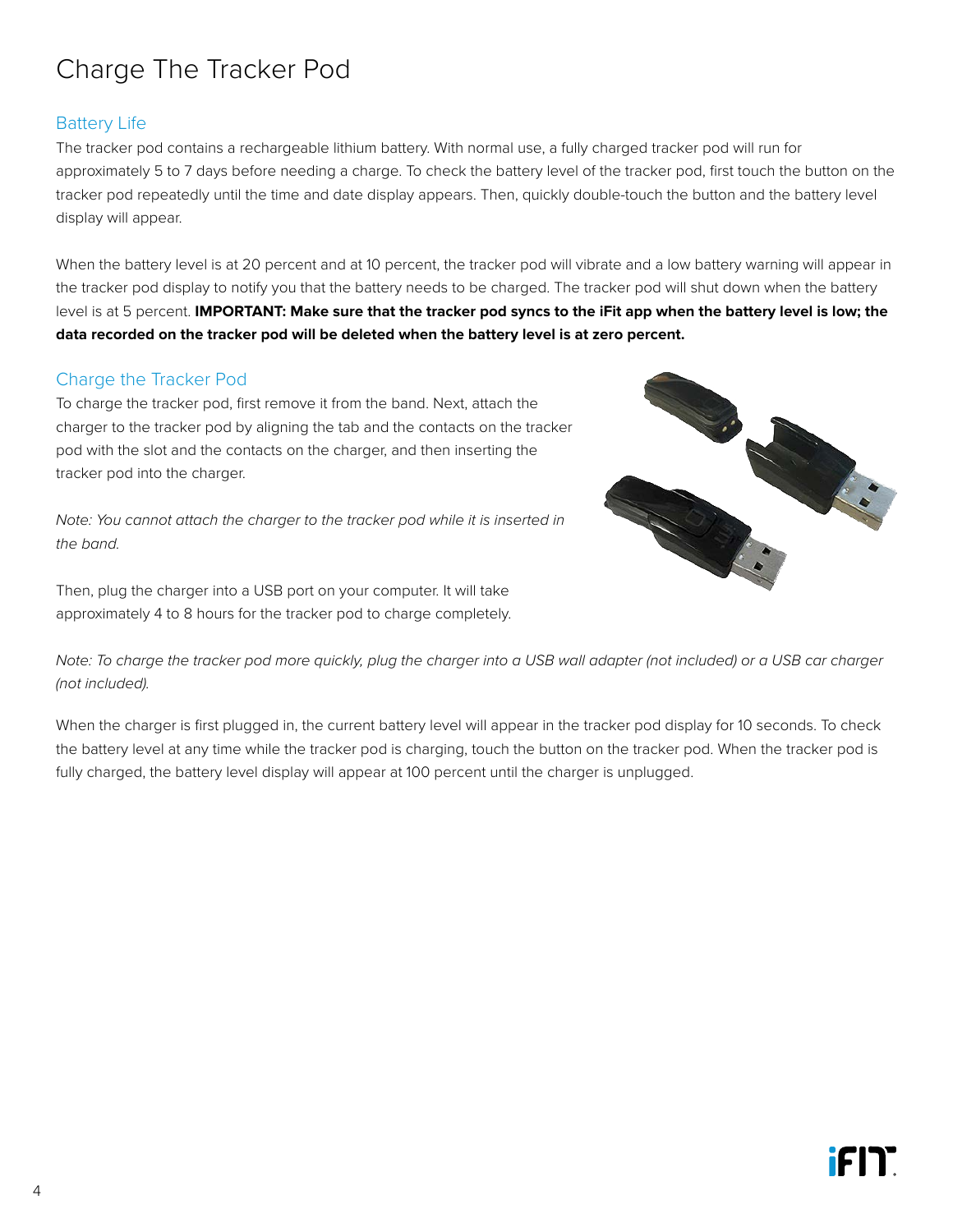### <span id="page-6-1"></span><span id="page-6-0"></span>Wear The Tracker Pod



#### In The Band

#### **How to Insert the Tracker Pod Into the Band**

Flex the band and press the tracker pod into the opening in the inner side of the band. Make sure that the display on the tracker pod is facing outward. Reverse these actions to remove the tracker pod from the band.

*Note: More than one band may be included with this model; select the band that best fits your wrist.*

#### **How to Fasten the Band**

Wrap the band around your wrist and press the pegs on the clasp firmly into the desired adjustment holes. **Make sure that the band is slightly loose on your wrist**. Reverse these actions to unfasten the band.

*Note: As with any watch or jewelry, a very small percentage of users may experience skin irritation while wearing the band. If you experience any skin irritation, discontinue wearing the band and carry the tracker pod independently in your pocket. If you have questions, send email to [support@iFit.com](mailto:support@iFit.com).*



#### Independently

Simply place the tracker pod in your pocket to carry the tracker pod independently. **Make sure that the tracker pod will not fall out of your pocket as you move.**

### Clean The Band

If you wear the tracker pod in the band, regularly remove the band and clean it with water and a few drops of mild liquid soap. **Do not place the band or the tracker pod in a dishwasher, washing machine, or dryer.** Allow the band to dry thoroughly before you put it back on your wrist.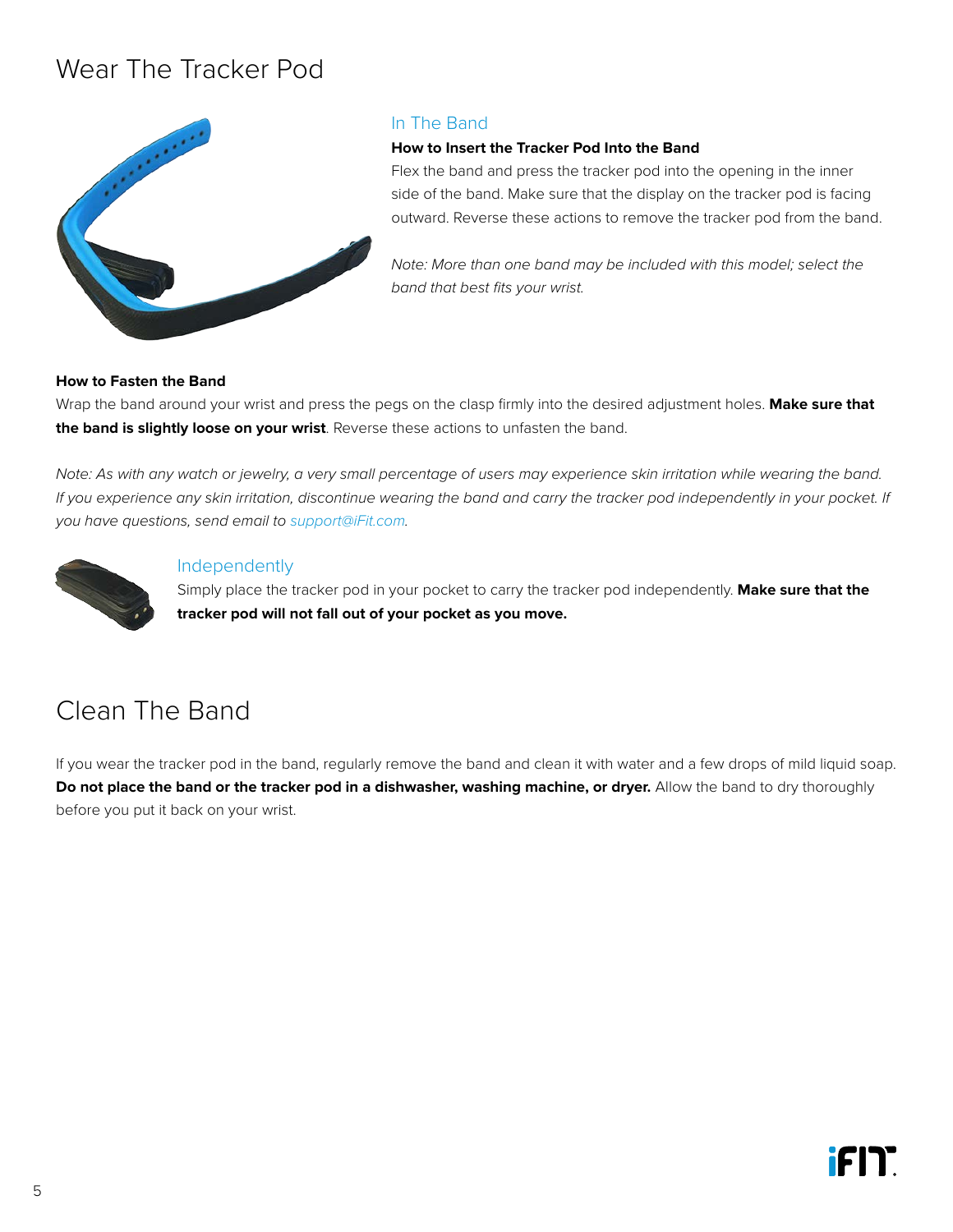## <span id="page-7-1"></span><span id="page-7-0"></span>Use The Tracker Pod

#### Helpful Chart Information

#### **While you view the chart on page 7, read the helpful information below.**

The tracker pod will detect automatically the type of activity you are performing, such as walking, running, sleeping, and so forth. Allow 10 seconds for the tracker pod to detect the type of activity you are performing.

You can enter calories into the tracker pod in increments of 50. When entering calories into the tracker pod, make sure to double touch the button to confirm the total number of calories you entered. The maximum number of calories you can enter at one time is 2,500.

The tracker pod will detect your workouts automatically. You can also start a workout manually on the tracker pod. When you start a workout manually, the tracker pod will remain in workout mode for 15 minutes. Then, if the tracker pod detects further activity, it will continue in workout mode.

The tracker pod will record your **average speed during each minute** of your workout. This information will be displayed in your workout history in the iFit app.

During your workouts, the tracker pod will display your heart rate when you wear a compatible heart rate monitor. When the tracker pod detects a heart rate monitor, your heart rate will be shown in the display. When the tracker pod cannot detect a heart rate monitor, an instructional message will appear in the display.

The tracker pod is compatible with all BLUETOOTH Smart heart rate monitors. **For information about purchasing a BLUETOOTH Smart chest heart rate monitor, see [THE OPTIONAL CHEST HEART RATE MONITOR](#page-9-0) on [page 8.](#page-9-0)**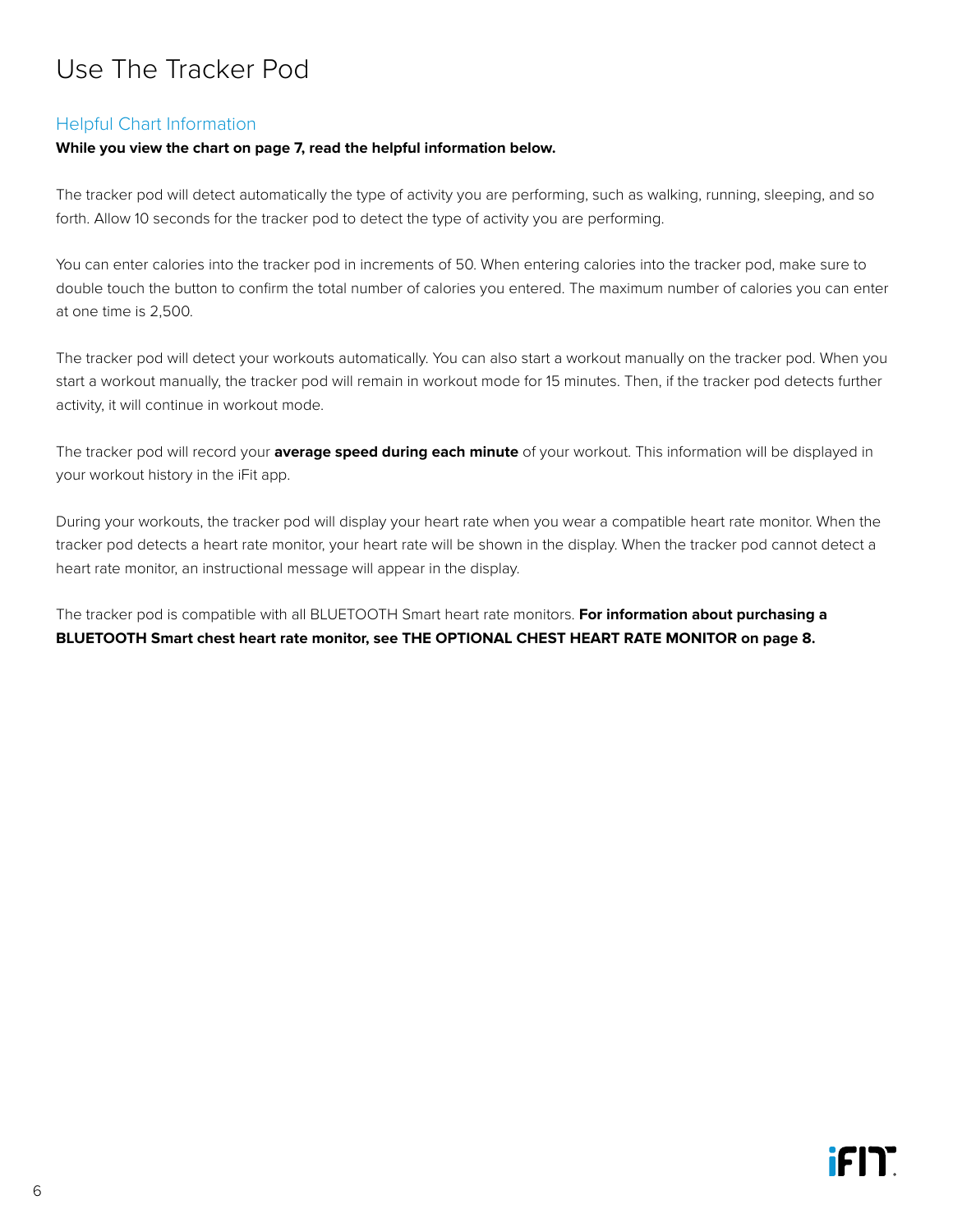

## View and Use the Displays View and Use the Displays



Wear a heart rate monitor

Wear a heart rate monitor  $\blacktriangleright$  PUT ON HRM

▲

À

 $\bullet$  125

Begin working out

8

 $\overline{\mathbb{R}}$ 

Begin working out

2

Heart Rate

Heart Rate

## Exit Shipment Mode Exit Shipment Mode

Shipment Mode Activate the tracker pod Time/Date

Shipment Mode

Activate the tracker pod

Time/Date

醒 USOCAO

 $+$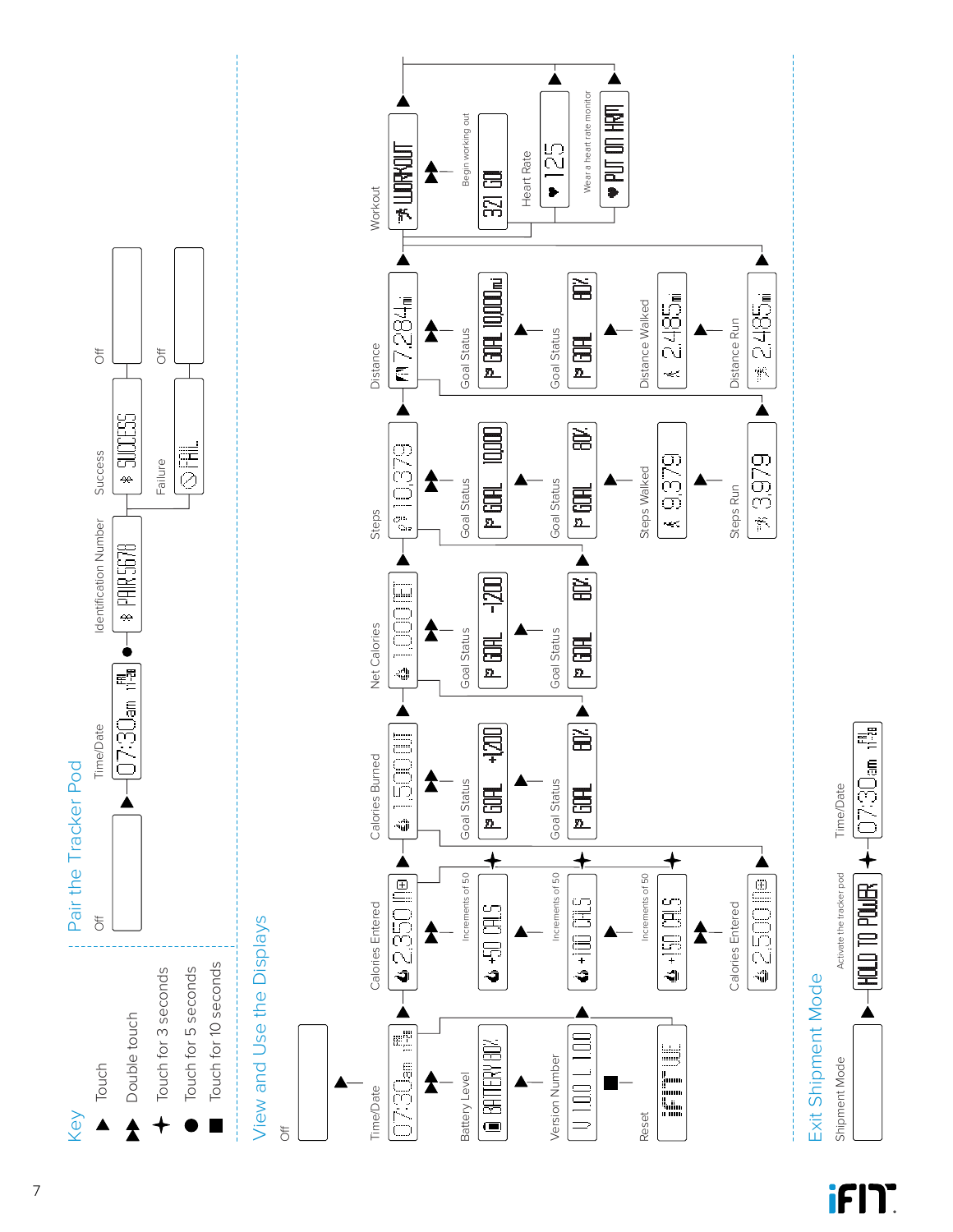#### <span id="page-9-0"></span>The Optional Chest Heart Rate Monitor

Whether your goal is to burn fat or to strengthen your cardiovascular system, the key to achieving the best results is to maintain the proper heart rate during your workouts. The optional chest heart rate monitor will enable you to continuously monitor your heart rate while you exercise, helping you to reach your personal fitness goals. **To purchase a BLUETOOTH Smart chest heart rate monitor, please visit www.shop.iFit.com.**



*Note: The tracker pod is compatible with all BLUETOOTH Smart heart rate monitors.*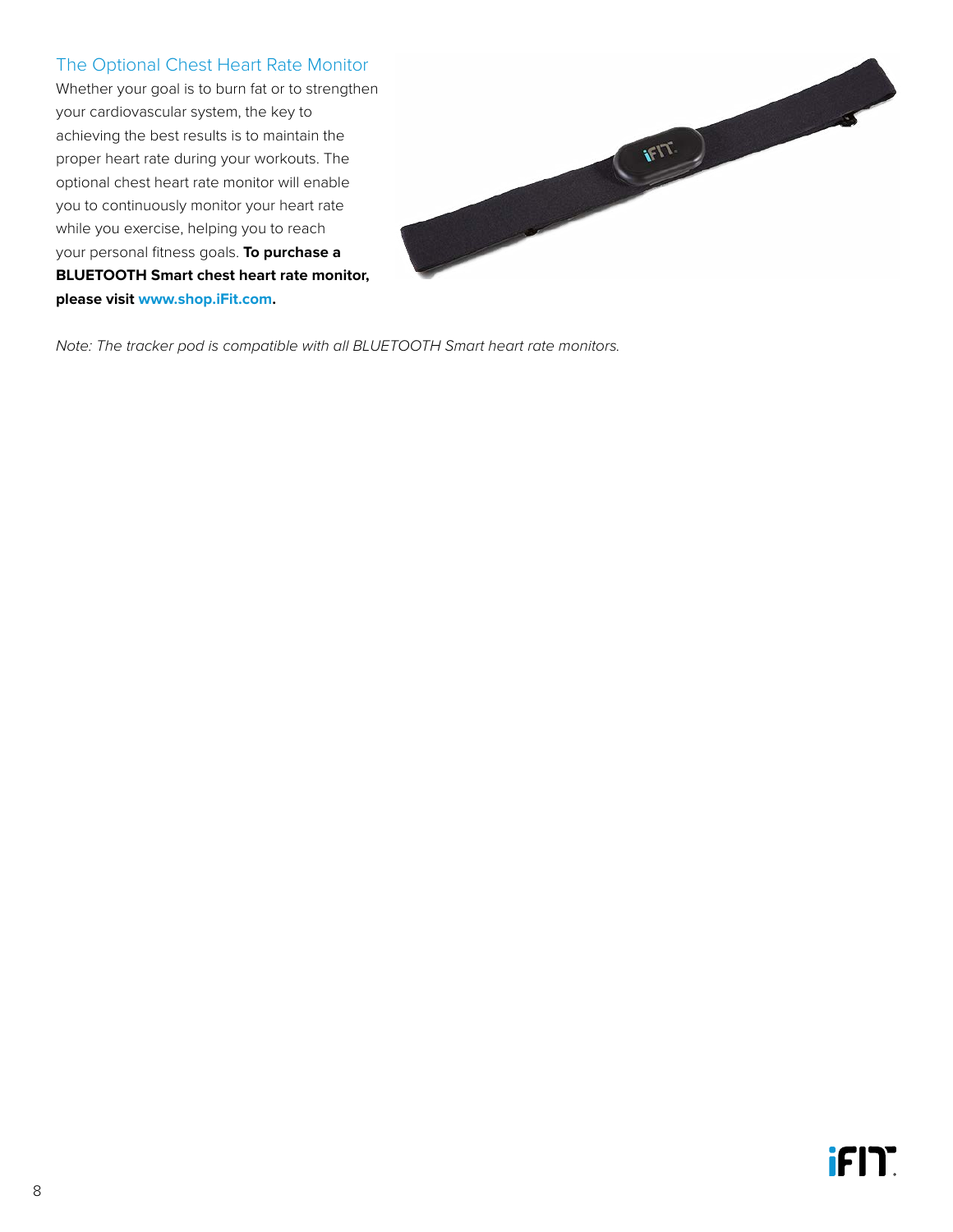## <span id="page-10-0"></span>Compliance Information

#### United States Compliance Information

FCC Statement. This device complies with Part 15 of the FCC Rules. Operation is subject to the following two conditions: (1) This device may not cause harmful interference, and (2) this device must accept any interference received, including interference that may cause undesired operation.

#### FCC Warning: Any changes or modifications not expressly approved by the party responsible for compliance could void the user's authority to operate this equipment.

Note: This equipment has been tested and found to comply with the limits for a Class B digital device, pursuant to Part 15 of the FCC Rules. These limits are designed to provide reasonable protection against harmful interference in a residential installation. This equipment generates, uses, and can radiate radio frequency energy and, if not installed and used in accordance with the instructions, may cause harmful interference to radio communications. However, there is no guarantee that interference will not occur in a particular installation. If this equipment does cause harmful interference to radio or television reception, which can be determined by turning the equipment off and on, the user is encouraged to try to correct the interference by one of the following measures:

- Reorient or relocate the receiving antenna.
- Increase the separation between the equipment and the receiver.
- Connect the equipment into an outlet on a circuit different from that to which the receiver is connected.
- Consult the dealer or an experienced radio/TV technician for help.

This device meets the FCC and IC requirements for RF exposure in public or controlled environments.

#### Canada Compliance Information

IC Statement. This device complies with Industry Canada license exempt RSS standard(s). Operation is subject to the following two conditions: (1) This device may not cause harmful interference, and (2) this device must accept any interference received, including interference that may cause undesired operation.

This Class B digital apparatus complies with Canadian ICES-003.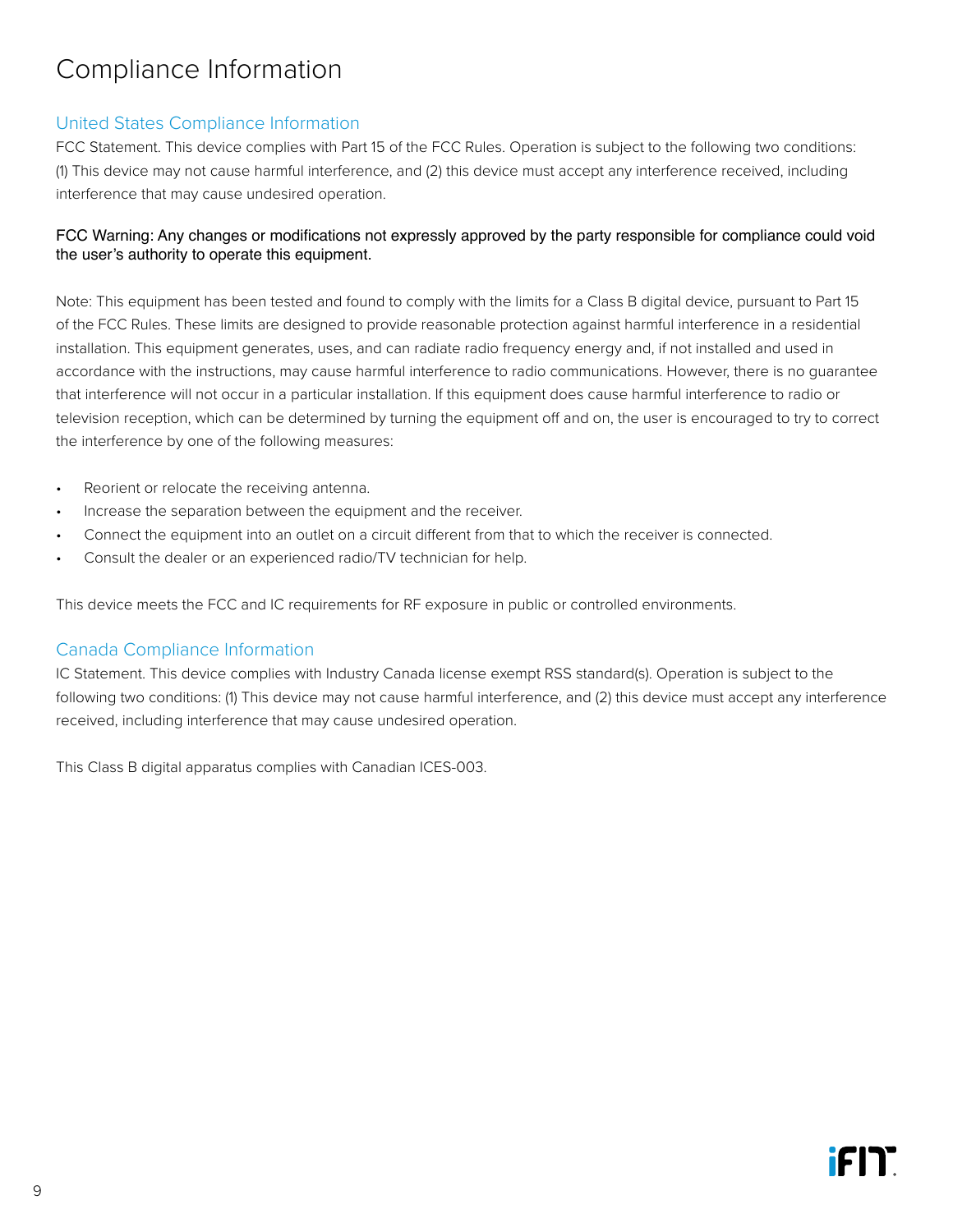## <span id="page-11-0"></span>Recycling Information

#### **This electronic product must not be disposed of in municipal waste. To preserve the environment, this product must be recycled after its useful life as required by law.**

Use recycling facilities that are authorized to collect this type of waste in your area. In doing so, you will help to conserve natural resources and improve standards of environmental protection. For information about safe and correct disposal methods, please contact your local city office or waste disposal office, or the establishment where you purchased this product.

## Battery Information

This electronic product contains a rechargeable battery. A rechargeable battery has a long service life if treated properly. Do not expose the battery to extreme temperatures. For maximum battery capacity, use the battery at room temperature. If the battery is used in low temperatures, the battery capacity will be reduced.

10